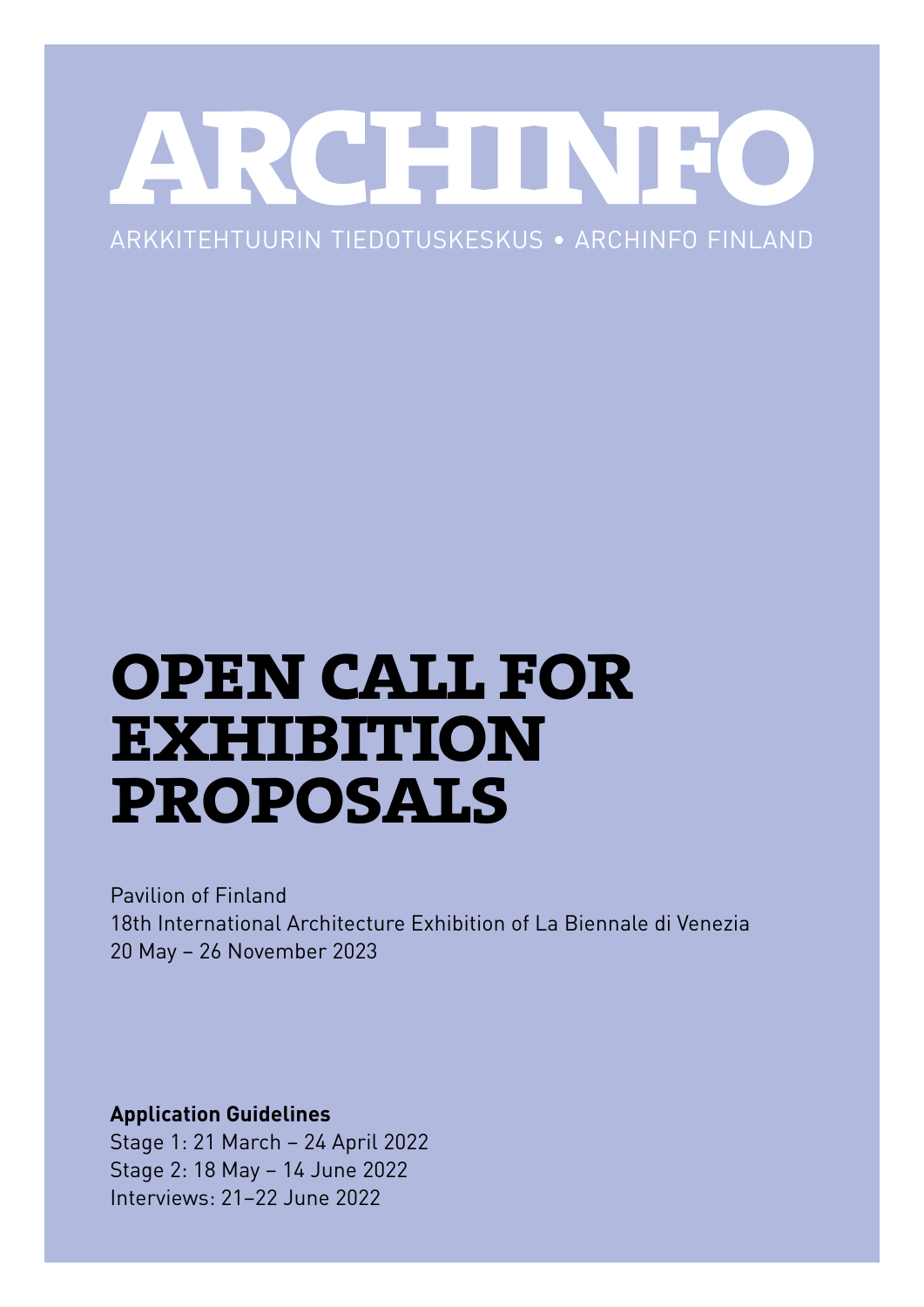## **open call in brief**

Archinfo Finland seeks for exhibition proposals to be presented in the Pavilion of Finland at the 18th International Architecture Exhibition of La Biennale di Venezia. The Biennale Architettura runs from 20 May to 26 November 2023 (pre-opening 18–19 May).

The open call welcomes proposals from curators or multicultural and cross-disciplinary teams with at least one member from Finland. We are looking forward to a wide range of exhibition proposals that stem from topical issues facing the future and are relevant to Finnish architecture while resonating with a wide international audience and the global architecture community. The proposal is wished to reflect the ways in which architecture can support inclusivity, wellbeing, sustainability and diversity. The selected proposal will be suited for presentation in the context of the Venice Biennale and take into consideration the special nature of the Pavilion itself.

The selection panel comprises Taru Elfving (FI), PhD, Curator, Director of CAA Contemporary Art Archipelago, Andres Lepik (DE), Director of the Architecture Museum at Technical University of Munich (TUM), Professor of architectural history and curatorial practice, Helena Sandman (FI), ArtD, Architect, based in Helsinki, and Katarina Siltavuori (FI), Commissioner, Director of Archinfo Finland (chair of panel).

The selection process is organised in two stages:

#### **Stage 1: Open Call**

21 March – 24 April: Concept proposals

#### **Stage 2: Shortlist**

18 May – 14 June: Further development of up to six proposals (remuneration 500 euros) 21–22 June: Meetings with the selection panel for project presentation and interview

Following the selection of the winning proposal by the end of June and appointment of the curator or team, work toward the realisation of the exhibition starts in July 2022 and runs until the opening of the Biennale in May 2023. In all, the project continues until the closure of the Biennale in November 2023.

Archinfo Finland is responsible for overall project management in close collaboration with the appointed curator or team. The project has a starting budget of 40,000 euros towards exhibition expenses including curatorial and design fees.

Please read these guidelines carefully before submitting your application. **Link to the Open Call website: [archinfo.fi/en/venice-biennale/open-call](http://archinfo.fi/en/venice-biennale/open-call)**

| 2 Pavilion of Finland <b>Experience Active Contract Contract Contract Contract Contract Contract Contract Contract Contract Contract Contract Contract Contract Contract Contract Contract Contract Contract Contract Contract C</b> |  |  |  |  |  |  |  |  |  |  |  |  |  |
|--------------------------------------------------------------------------------------------------------------------------------------------------------------------------------------------------------------------------------------|--|--|--|--|--|--|--|--|--|--|--|--|--|
|                                                                                                                                                                                                                                      |  |  |  |  |  |  |  |  |  |  |  |  |  |
|                                                                                                                                                                                                                                      |  |  |  |  |  |  |  |  |  |  |  |  |  |
|                                                                                                                                                                                                                                      |  |  |  |  |  |  |  |  |  |  |  |  |  |
|                                                                                                                                                                                                                                      |  |  |  |  |  |  |  |  |  |  |  |  |  |
|                                                                                                                                                                                                                                      |  |  |  |  |  |  |  |  |  |  |  |  |  |
| 8 Roles and Resources <b>And American</b> Business Contract Contract and Resources Contract Business Contract Business                                                                                                               |  |  |  |  |  |  |  |  |  |  |  |  |  |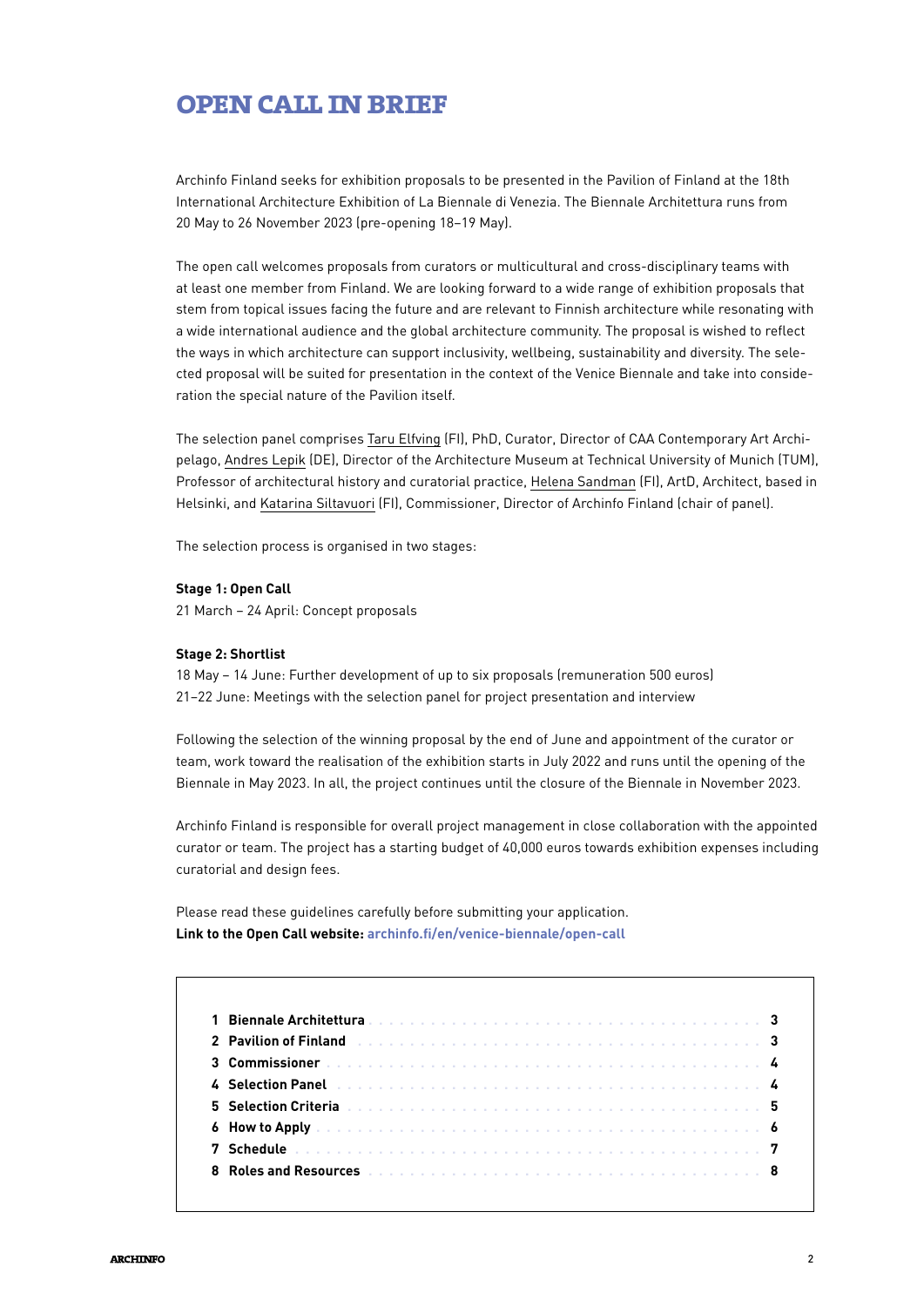#### **biennale architettura 1**

The International Architecture Exhibition of La Biennale di Venezia has been organised in Venice since 1980. It alternates with the International Art Exhibition, which was established in 1895. The architecture exhibition has developed into the most esteemed international arena for showcasing architecture, with visitor figures growing every year. The last edition in 2021 had in total more than 300,000 visitors.

The Biennale takes place at two official sites in Venice: Arsenale and Giardini. The Giardini houses 29 permanent national pavilions and the Central Pavilion, which presents the Biennale main exhibition.

The 18th International Architecture Exhibition runs from 20 May to 26 November 2023 (pre-opening 18–19 May). La Biennale di Venezia has appointed architectural academic, educator and best-selling novelist Lesley Lokko (Ghana/Scotland) to curate the 2023 exhibition. Among her many achievements, Lokko is the founder and director of the African Futures Institute, a postgraduate school of architecture and public events platform in Accra, Ghana.

"After two of the most difficult and divisive years in living memory, architects have a unique opportunity to show the world what we do best: put forward ambitious and creative ideas that help us imagine a more equitable and optimistic future in common," stated Lokko in December 2021.

Lokko will curate the main exhibition and be responsible for the theme of the Biennale, expected to be announced in summer 2022. Read more about the curator on the Biennale website through [this link](https://www.labiennale.org/en/news/lesley-lokko-appointed-curator-biennale-architettura-2023).

## **2 pavilion of finland**

The Pavilion of Finland is situated in the Giardini pavilion park in Venice. The historically and culturally prestigious pavilion building, completed in 1956, was designed by architect Alvar Aalto (1898–1976). The wedge-shaped structure was assembled of timber wall and roof units prefabricated in Finland and transported to Italy. The design was such that the structure could be dismantled and stored between exhibitions or re-erected on another site. However, the Pavilion has remained in place since it was first assembled in the summer of 1956.

The Pavilion has undergone three major restorations, the last in 2012, following damage caused by a large tree falling on the building. In 2022, a small staff room was built inside the Pavilion, according to Aalto's original drawings for a "Commissioner's room". The size of the Pavilion is approximately 80 square metres, of which 75 m2 is reserved for the exhibition.

Read more about the Pavilion on Archinfo Finland's website through [this link](https://archinfo.fi/en/2016/05/celebrating-the-60th-anniversary-of-the-finnish-pavilion-in-venice/).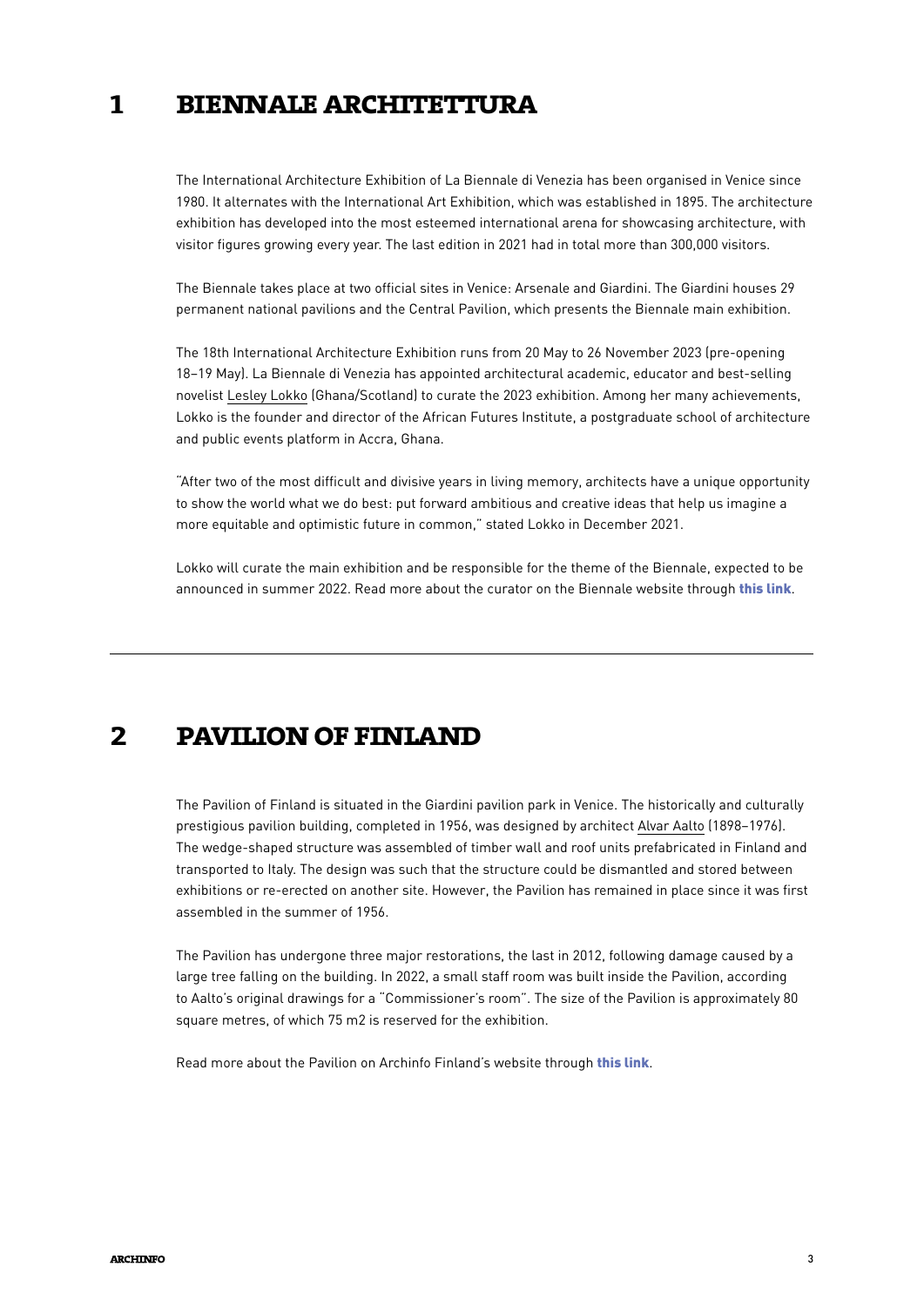#### **commissioner 3**

The commissioner for Finland's national representation is appointed by the Ministry of Education and Culture, which is the main funder of the exhibition. Since 2018, Archinfo Finland is the appointed commissioner and organiser of the architecture exhibition for the Pavilion of Finland.

Archinfo is a collaboration and intermediary organisation in the field of architecture. We are one of the eight information centres in the arts supported by the State of Finland. Our mission is to make Finnish architecture visible and known worldwide and to increase the social impact of architecture.

In 2018, the Pavilion of Finland presented the exhibition Mind-Building, which was a study of over 100 years of Finnish library architecture leading up to the opening of the new Helsinki Central Library Oodi in December 2018. Based on the original idea put forward by Archinfo and curated by Dr Anni Vartola, the exhibition received a record-breaking number of visitors, 90,000, and was enthusiastically received among international media and the architectural community alike. Read more at [mind-building.fi](http://archinfo.fi/en/venice-biennale/mind-building/).

Due to the pandemic, the 2020 Biennale Architettura was postponed to 2021. For the first time, Finland's exhibition concept was selected through an open call process, which resulted in New Standards. Curated by Laura Berger, Philip Tidwell and Kristo Vesikansa, the exhibition presented the history and legacy of Puutalo Oy (Timber Houses Ltd.), a Finnish industrial enterprise that was established in 1940 to house war refugees and expanded quickly into a worldwide exporter of prefabricated wooden houses. Again, the Pavilion of Finland broke records with visitor numbers reaching 107,000. Read more at [newstandards.info](https://newstandards.info/).

## **4 selection panel**

The exhibition for the Pavilion of Finland will be chosen by a selection panel comprising:

Taru Elfving (FI), PhD, Curator, Director of CAA Contemporary Art Archipelago Andres Lepik (DE), Director of the Architecture Museum at Technical University of Munich (TUM), Professor for architectural history and curatorial practice Helena Sandman (FI), ArtD, Architect, based in Helsinki Katarina Siltavuori (FI), Commissioner, Director of Archinfo Finland (chair)

The selection panel reserves the right to consult expert advisors if necessary. Moreover, the right is reserved not to appoint any applicant, to reissue the brief, and to extend the period for applications if needed.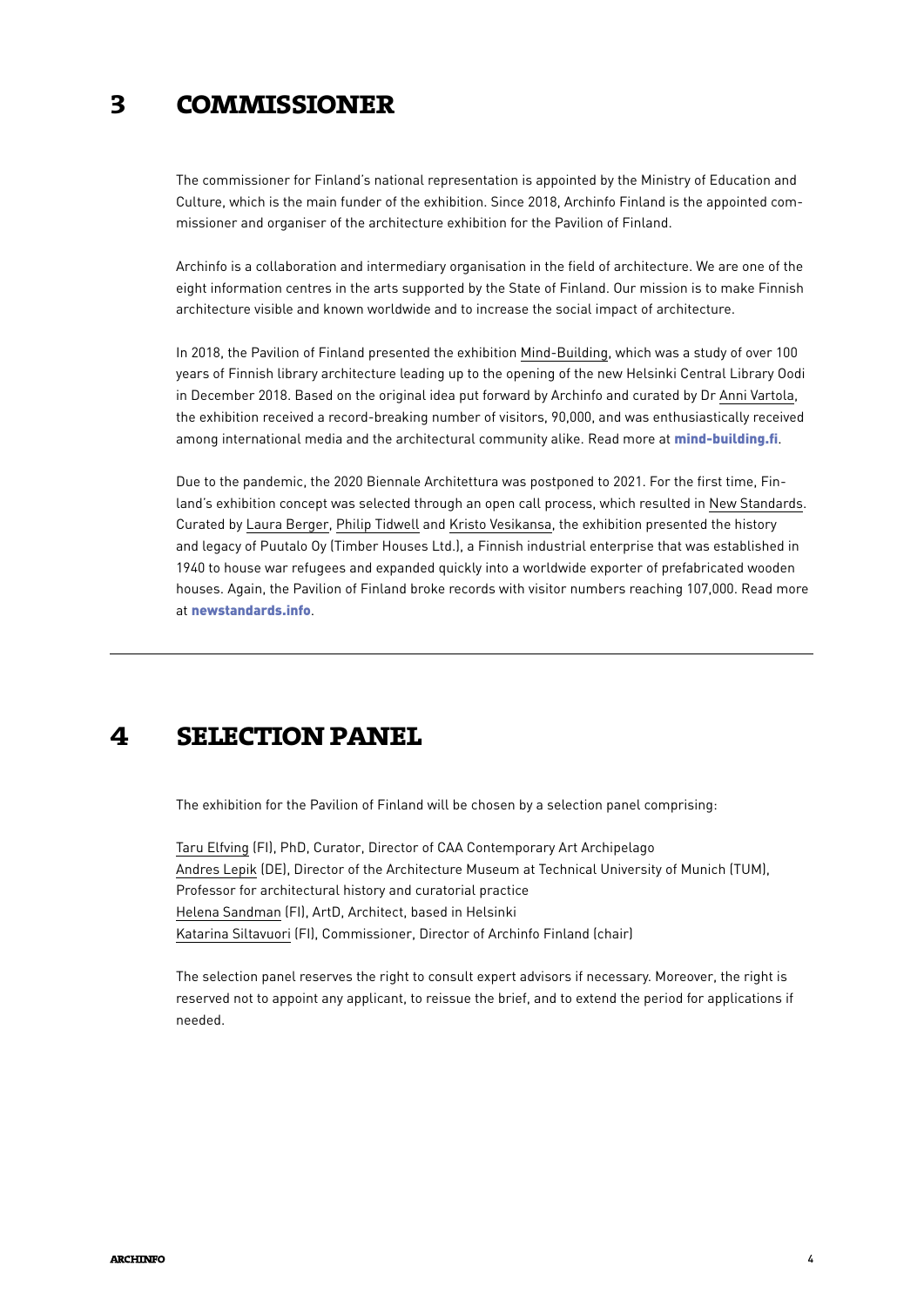#### **selection criteria 5**

## Proposal criteria

With the 2023 exhibition in the Pavilion of Finland, we are looking forward to a wide range of proposals that stem from topical issues facing the future and are relevant to Finnish architecture while resonating with a wide international audience and the global architecture community. We wish the exhibition to reflect the ways in which architecture can support inclusivity, wellbeing, sustainability and diversity.

The selected proposal should be original and suited for presentation in the context of the Biennale Architettura while taking into consideration the scale and limitations of the exhibition pavilion itself. Furthermore, the concept of the proposal shall be thoroughly thought out to lead to producing a sustainable exhibition.

We are looking for exhibition proposals that

- reflect the ways in which architecture can support inclusivity, wellbeing, sustainability and diversity
- are topical and engaging projects of architectural culture in or relating to Finland
- are relevant to current international architectural discourse
- will lead to a sustainable and socially responsible exhibition production
- are deliverable for the Pavilion of Finland within the available budget (see p. 8)
- take into account the possibilities for outreach back in Finland.

## Applicant criteria

We will accept submissions from curators or multicultural and cross-disciplinary teams with at least one member who is a Finnish citizen or based in Finland. The team may include, e.g., curators, architects, researchers, writers, artists and critics. If required, Archinfo Finland may assist in identifying curatorial support for the selected project.

If the applicant is a working group, the team shall select one person to be the project leader who also acts as the contact person. The project leader should have experience in working with projects of similar qualities and extent.

The applicant shall be committed to realising the project within the agreed schedule and budget and participating in regular meetings with Archinfo Finland.

We are looking for a curator or team that

- understands the context of exhibiting architecture
- has experience in exhibiting, curating or working on exhibitions
- wishes to develop architecture exhibition practices
- engages sustainable practices in the exhibition process
- is able to produce clear and engaging writing about the project
- is confident in public speaking in English
- can commit to and participate in a significant press and marketing campaign.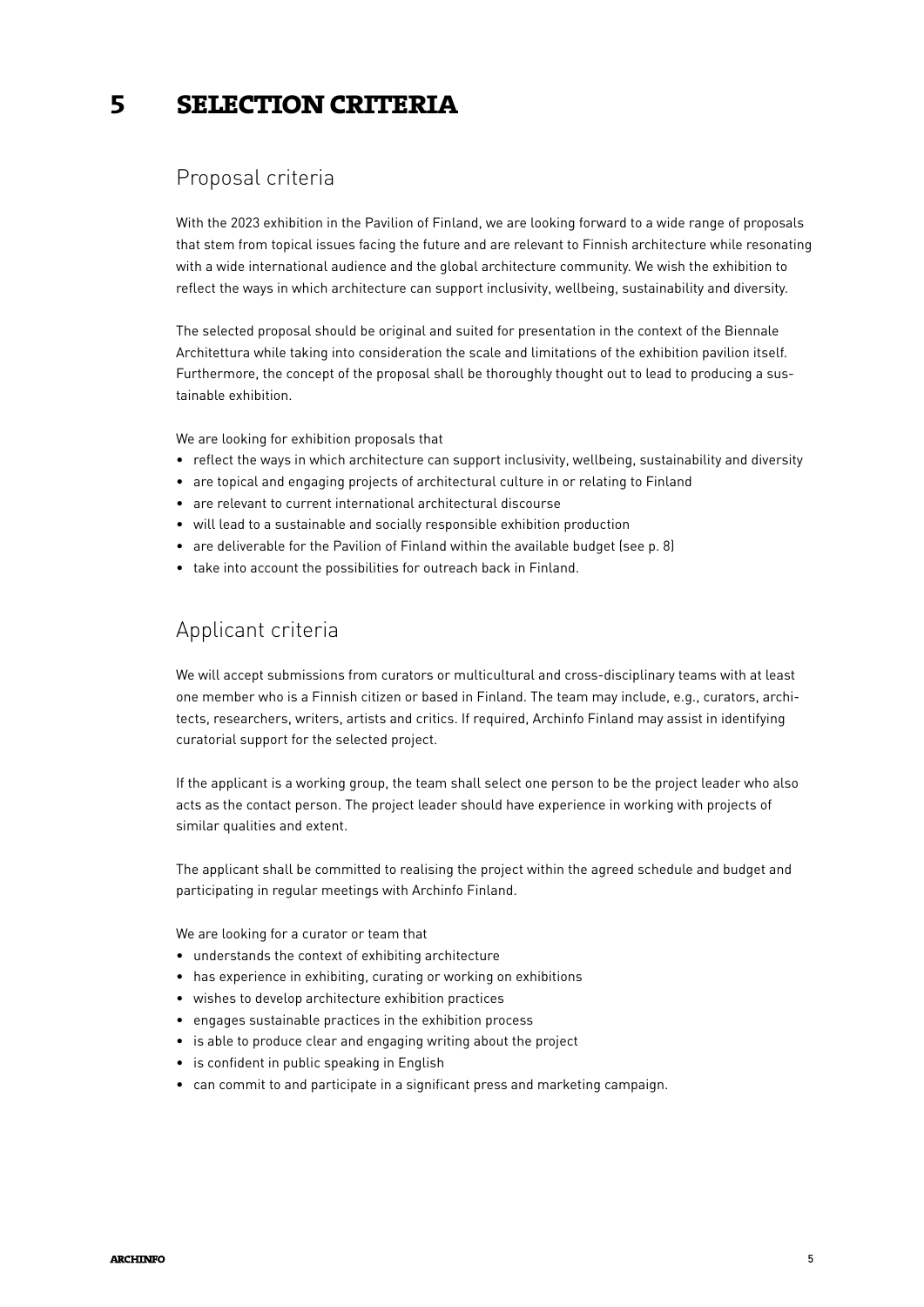#### **how to apply 6**

## Stage 1: Concept proposals 21 March – 24 April

Stage 1 submission consists of

- Application Form saved as a PDF or Word document
- A3 format PDF file (max. 3 pages and 30 Mb) of visual material

The information to be filled out in the Application Form includes

- working title of the project
- one-liner describing the idea (max. 200 characters including spaces)
- description of the project (max. 3,000 characters)
- project leader, short biography and team composition including description
- motivation for taking part in the Open Call
- ideas for possible collaborators or partners
- description of how the proposal meets the criteria outlined on page 5.

The PDF file containing the visual material should not exceed 30 Mb. The A3 material may include, e.g. drawings, photos, collages or mood boards illustrating the idea. No precise technical drawings are required at this stage. However, it is crucial to keep in mind the feasibility of the project. All submission documents shall be written in English.

The files shall be named using the working title of the project, as stated here: "VB23\_Stage1\_Working\_ Title\_form" and "VB23\_Stage1\_Working\_Title\_visuals". Both documents shall be submitted via email, using WeTransfer if needed, to venice archinfo.fi.

By submitting the Application Form, the applicant agrees to the processing of personal data as stated in Archinfo's Privacy Policy through [this link](https://archinfo.fi/en/data-protection/privacy-policy/).

The deadline for submitting Stage 1 proposals is 24 April 2022 by midnight (GMT+2).

### Stage 2: Developed proposals 18 May – 14 June

In Stage 2, the shortlisted concept proposals (up to six applicants) will be further developed into a more detailed exhibition plan. Shortlisted applicants will be offered a flat fee of 500 euros for their participation in Stage 2.

Shortlisted applicants will be notified of their selection and invited to Stage 2 by 11 May. The applicants will be provided with individual feedback and instructions for developing their proposal by 18 May.

Stage 2 submission consists of

- text file (PDF or Word document) including
	- ° core message (max. 500 characters)
	- ° further developed project description (max. 4,000 characters)
	- ° rough estimate of budget breakdown
	- ° thoughts on exhibition publication and programming
- A3 format PDF file (3–6 pages, max. 30 Mb) illustrating how the exhibition concept will be installed in the pavilion.

The deadline for submitting Stage 2 proposals is 14 June 2022 by midnight (GMT+2).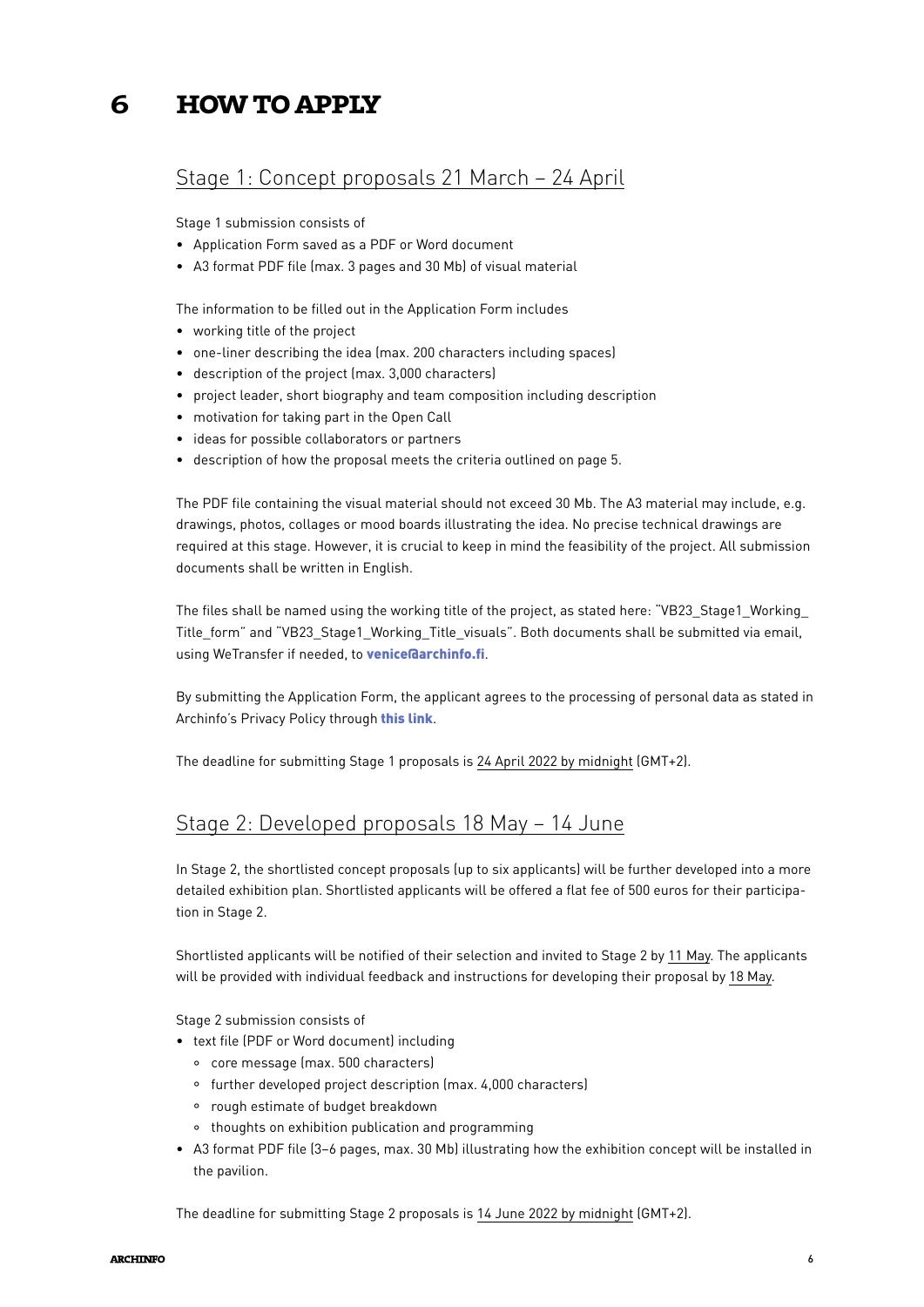## Interviews and project presentations 21–22 June

Meetings with the selection panel are organised in Helsinki on 21–22 June 2022. Representatives of each shortlisted applicant are invited to present their proposal. The 10-minute presentation is followed by an interview with the selection panel.

Following the meetings, the selection panel will choose the winning project and Archinfo Finland appoints the curator or team to deliver the exhibition by the end of June.

## Questions

Questions concerning the practicalities of the Open Call may be sent by 28 March to venice Carchinfo.fi. All questions and answers will be published (anonymously) by 1 April at [archinfo.fi/en/venice](http://archinfo.fi/en/venice-biennale/open-call)[biennale/open-call](http://archinfo.fi/en/venice-biennale/open-call).

## **Material Bank:** [tinyurl.com/Open-Call-Material-Bank-VB23](https://drive.google.com/drive/folders/1dN3expQIGyWo53km3voQFm5JafB-u3_N)

- Application Form (Word document) to be downloaded and filled in locally
- Application Guidelines
- Drawings and photos of the Pavilion
- Pavilion Manual including information on restrictions for interior and outside use

## **7 schedule**

| Selection:         |                                                                                                                                                                                                                                     | 21 March. Stage 1: Open Call for proposals                                                           |
|--------------------|-------------------------------------------------------------------------------------------------------------------------------------------------------------------------------------------------------------------------------------|------------------------------------------------------------------------------------------------------|
|                    | 28 March <b>28 March</b> 20 March 28 March 28 March 20 March 20 March 20 March 20 March 20 March 20 March 20 March 20 March 20 March 20 March 20 March 20 March 20 March 20 March 20 March 20 March 20 March 20 March 20 March 20 M |                                                                                                      |
|                    |                                                                                                                                                                                                                                     | 1 April <b>Automa According to According an</b> answers published on the Open Call website           |
|                    |                                                                                                                                                                                                                                     | 24 April <b>Dealing to Stage 1</b> submissions by midnight (GMT+2)                                   |
|                    |                                                                                                                                                                                                                                     | 11 May <b>Stage 2</b> Shortlisted applicants invited to Stage 2                                      |
|                    |                                                                                                                                                                                                                                     | 18 May December 2. Stage 2 begins: applicants provided with guidelines                               |
|                    |                                                                                                                                                                                                                                     | 14 June <i>Collection Liberty Deadline</i> for Stage 2 submissions by midnight (GMT+2)               |
|                    |                                                                                                                                                                                                                                     | 21-22 June <i>Stage 2: meetings with the selection panel</i>                                         |
|                    |                                                                                                                                                                                                                                     | 23 June <i>at the strates of Shortlisted applicants notified of the final selection</i>              |
|                    |                                                                                                                                                                                                                                     |                                                                                                      |
|                    |                                                                                                                                                                                                                                     |                                                                                                      |
| <b>Production:</b> | June <i>a Lating Library Library</i> Appointing the team                                                                                                                                                                            |                                                                                                      |
|                    |                                                                                                                                                                                                                                     | July. A contract the contract of Project defined and agreement signed; design begins                 |
|                    |                                                                                                                                                                                                                                     | August <b>August August Example 20 Incrementary Pre-production with regular team meetings begins</b> |
|                    | November                                                                                                                                                                                                                            | Deadline for curatorial concept                                                                      |
|                    |                                                                                                                                                                                                                                     | January 2023 Alexander Charling for exhibitors and artworks and installation layout                  |
|                    |                                                                                                                                                                                                                                     | February-April Production, PR campaign and installation                                              |
|                    |                                                                                                                                                                                                                                     | 17-20 May December 2016. Media day, pre-opening and opening in Venice                                |
|                    |                                                                                                                                                                                                                                     | May-November PR campaign and programming                                                             |